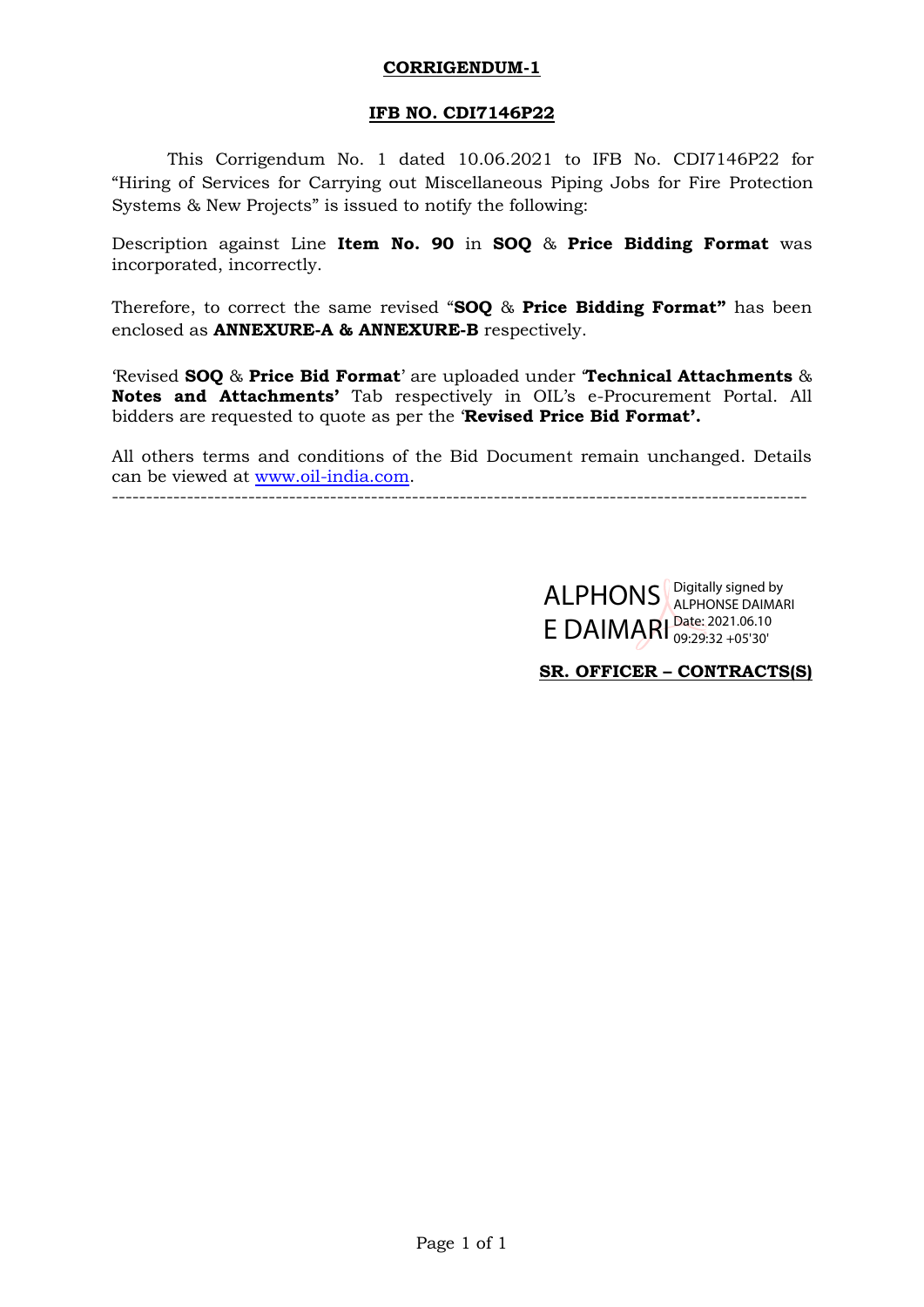| Item No. | <b>Description of Services</b>                                                                                                                                                                                                                                                                                                                                                                                                                                                                                                                                             | <b>UOM</b>    | Quantity  |
|----------|----------------------------------------------------------------------------------------------------------------------------------------------------------------------------------------------------------------------------------------------------------------------------------------------------------------------------------------------------------------------------------------------------------------------------------------------------------------------------------------------------------------------------------------------------------------------------|---------------|-----------|
| 10       | Transportation of pipes of various sizes:<br>Transportation of pipes of various sizes to the locations including loading and unloading without<br>causing any damage to the pipes. The weights of the pipes are:<br>300 mm dia: 65.35 kg/ m<br>250 mm dia: 51.03 kg/m<br>200 mm dia: 36.61 kg/m<br>150 mm dia: 28.22 kg/m<br>100 mm dia: 18.63 kg/m<br>The lengths of the pipes to be transported are as follows:<br>300 mm dia: 120 M<br>250 mm dia: 240 M<br>200 mm dia: 9000 M<br>150 mm dia: 9000 M<br>100 mm dia: 6000 M<br>The average distance to be moved is 70 Km | Ton-Kilometre | 50,073.74 |
| 20       | <b>Manual Transportation of 300 mm NB pipes:</b> Manual Transportation of 300 mm NB pipes,<br>fittings, valves etc. by manual labour from dumps, stringing them along the route of the pipe line<br>and Swabbing inside, cleaning of 300 mm NB pipes and making them ready for welding, including<br>the valves and fittings.                                                                                                                                                                                                                                              | Meter         | 120.00    |
| 30       | <b>Manual Transportation of 250 mm NB pipes:</b> Transportation of 250 mm NB pipes, fittings,<br>valves etc. by manual labour from dumps, stringing them along the route of the pipe line and<br>Swabbing inside, cleaning of 250 mm NB pipes and making them ready for welding, including the<br>valves and fittings.                                                                                                                                                                                                                                                     | Meter         | 240.00    |
| 40       | <b>Manual Transportation of 200 mm NB pipes:</b> Transportation of 200 mm NB pipes, fittings,<br>valves etc. by manual labour from dumps, stringing them along the route of the pipe line and<br>Swabbing inside, cleaning of 200 mm NB pipes and making them ready for welding, including the<br>valves and fittings.                                                                                                                                                                                                                                                     | Meter         | 9,000.00  |
| 50       | <b>Manual Transportation of 150 mm NB pipes:</b> Transportation of 150 mm NB pipes, fittings,<br>valves etc. by manual labour from dumps, stringing them along the route of the pipe line and<br>Swabbing inside, cleaning of 150 mm NB pipes and making them ready for welding, including the<br>valves and fittings.                                                                                                                                                                                                                                                     | Meter         | 9,000.00  |
| 60       | <b>Manual Transportation of 100 mm NB pipes:</b> Transportation of 100 mm NB pipes(screwed or<br>bevel ended), fittings, valves etc. by manual labour from dumps, stringing them along the route of<br>the pipe line and Swabbing inside, cleaning of 100 mm NB pipes and making them ready for<br>welding/screwing, including the valves and fittings.                                                                                                                                                                                                                    | Meter         | 6,000.00  |
| 70       | <b>Welding of 300 mm NB pipes &amp; Fittings:</b> Welding of 300 mm NB pipes including bends, flanges<br>and tees using three runs of welding. The welding shall generally conform to API Std. 1104. The<br>electrodes shall be of suitable gauge and specification of E6010/E7010/E6013/E7016 .Necessary<br>alignment, end preparation, cleaning to be done prior to welding. Contractor to supply all<br>machines/equipment/manpower etc. and consumables like fuel, electrodes, grinding discs, etc. as<br>required for the job.                                        | Joint         | 100.00    |
| 80       | Welding of 250 mm NB pipes & Fittings: Welding of 250 mm NB pipes including bends, flanges<br>and tees using three runs of welding. The welding shall generally conform to API Std. 1104. The<br>electrodes shall be of suitable gauge and specification of E6010/E7010/E6013/E7016 .Necessary<br>alignment, end preparation, cleaning to be done prior to welding.<br>Contractor to supply all<br>machines/equipment/manpower etc. and consumables like fuel, electrodes, grinding discs, etc. as<br>required for the job.                                                | Joint         | 200.00    |
| 90       | Welding of 200 mm NB pipes & Fittings: Welding of 200 mm NB pipes including bends, flanges<br>and tees using three runs of welding. The welding shall generally conform to API Std. 1104. The<br>electrodes shall be of suitable gauge and specification of E6010/E7010/E6013/E7016 .Necessary<br>alignment, end preparation, cleaning to be done prior to welding. Contractor to supply all<br>machines / equipment / manpower etc. and consumables like fuel, electrodes, grinding discs, etc.<br>as required for the job.                                               | Joint         | 3,000.00  |
| 100      | Welding of 150 mm NB pipes & Fittings: Welding of 150 mm NB pipes including bends, flanges<br>and tees using three runs of welding. The welding shall generally conform to API Std. 1104. The<br>electrodes shall be of suitable gauge and specification of E6010/E7010/E6013/E7016. Necessary<br>alignment, end preparation, cleaning to be done prior to welding.<br>Contractor to supply all<br>machines/equipment/manpower etc. and consumables like fuel, electrodes, grinding discs, etc. as<br>required for the job.                                                | Joint         | 3,000.00  |
| 110      | Welding of 100 mm NB pipes & Fittings: Welding of 100 mm NB pipes including bends, flanges<br>and tees using three runs of welding. The welding shall generally conform to API Std. 1104. The<br>electrodes shall be of suitable gauge and specification of E6010/E7010/E6013/E7016 .Necessary<br>alignment, end preparation, cleaning to be done prior to welding. Contractor to supply all<br>machines/equipment/manpower etc. and consumables like fuel, electrodes, grinding discs, etc. as<br>required for the job.                                                   | Joint         | 3,000.00  |
| 120      | <b>Screwing of 100 mm NB pipes:</b> Screwing of already strung 100 mm NB pipes including fittings<br>such as flanges, tees, elbows, bends etc. into a continuous length. Before screwing threads of pipes<br>and couplings must be thoroughly cleaned.                                                                                                                                                                                                                                                                                                                     | Meter         | 2,000.00  |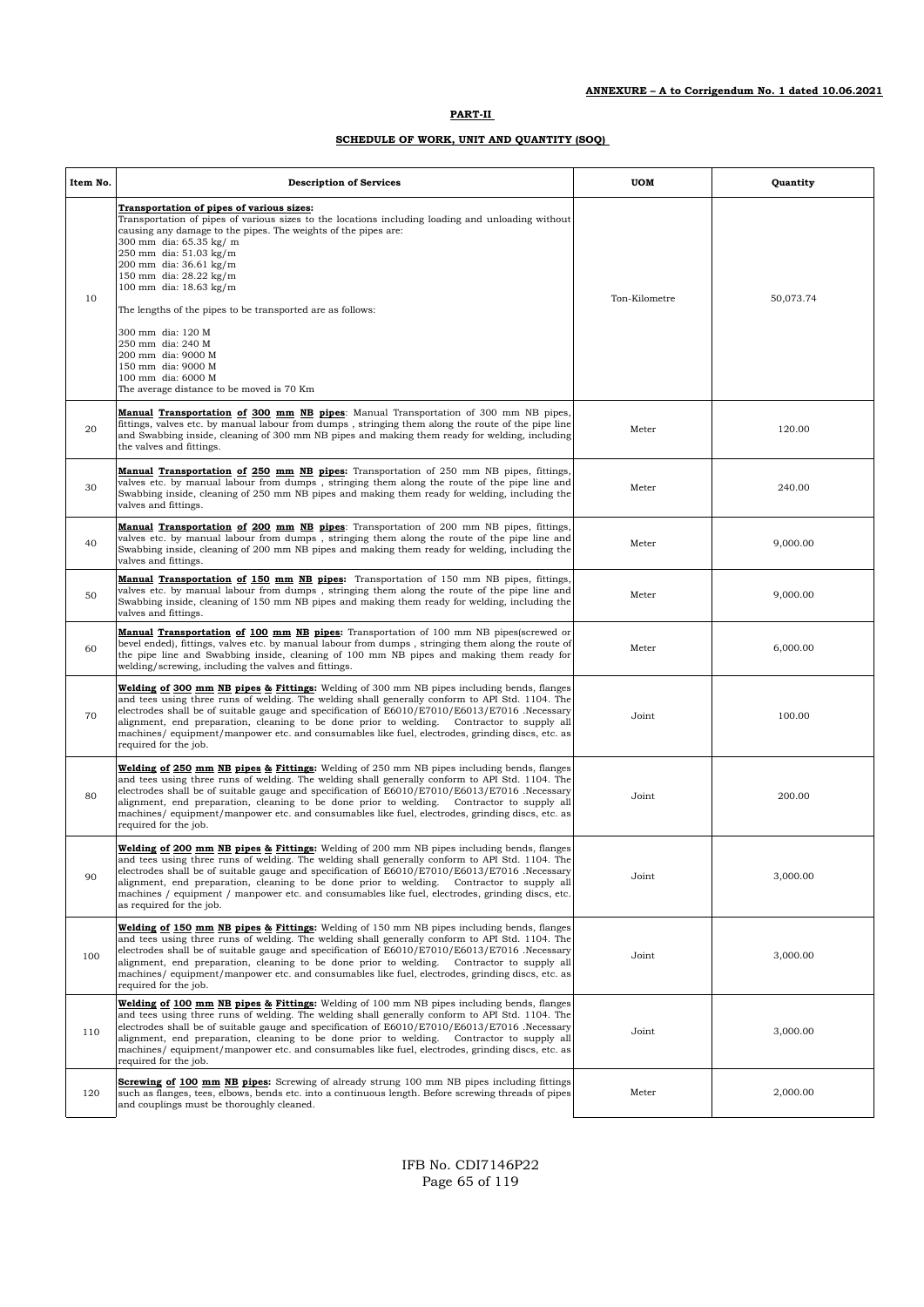### **SCHEDULE OF WORK, UNIT AND QUANTITY (SOQ)**

| Item No. | <b>Description of Services</b>                                                                                                                                                                                                                                                                                                                                                                                                                                                                                                                                                                                                                                                                                                                                                                                                                                                                                                                                                                                           | UOM    | Quantity |
|----------|--------------------------------------------------------------------------------------------------------------------------------------------------------------------------------------------------------------------------------------------------------------------------------------------------------------------------------------------------------------------------------------------------------------------------------------------------------------------------------------------------------------------------------------------------------------------------------------------------------------------------------------------------------------------------------------------------------------------------------------------------------------------------------------------------------------------------------------------------------------------------------------------------------------------------------------------------------------------------------------------------------------------------|--------|----------|
| 130      | <b>Bolting up of 200 mm NB pipes:</b> Bolting up of already strung flanged ends of 200 mm NB pipes<br>(to which flanges have already been welded) with proper gaskets including fittings such as flanges,<br>tees, elbows, bends etc. into a continuous length.                                                                                                                                                                                                                                                                                                                                                                                                                                                                                                                                                                                                                                                                                                                                                          | Joint  | 650.00   |
| 140      | <b>Bolting up of 150 mm NB pipes</b> : Bolting up of already strung flanged ends of 150 mm NB pipes<br>(to which flanges have already been welded) with proper gaskets including fittings such as flanges,<br>tees, elbows, bends etc. into a continuous length.                                                                                                                                                                                                                                                                                                                                                                                                                                                                                                                                                                                                                                                                                                                                                         | Joint  | 650.00   |
| 150      | <b>Bolting up of 100 mm NB pipes</b> : Bolting up of already strung flanged ends of 100 mm NB pipes<br>(to which flanges have already been welded) with proper gaskets including fittings such as flanges,<br>tees, elbows, bends etc. into a continuous length.                                                                                                                                                                                                                                                                                                                                                                                                                                                                                                                                                                                                                                                                                                                                                         | Joint  | 300.00   |
| 160      | Fabrication and installation of pipe trestles: Fabrication and installation of pipe trestles<br>approximately 03(three) feet wide with clamping arrangement to accommodate the 200 mm NB /<br>150 mm NB/100 mm NB pipe line. The trestles will have to be fabricated out of 100 mm NB pipes<br>and shall have to be firmly grouted on to the ground with concrete pipe supports $[1:1\frac{1}{2}:3]$ (1<br>Cement: $1\frac{1}{2}$ coarse sand (zone-III) : 3 graded stone aggregate 20 mm nominal size) mixture, hand<br>mixed], including supply of all materials for the grouting purpose. The 100 mm NB pipes required<br>for fabrication of pipe trestles shall be supplied by OIL. NB: The electrodes shall be of suitable<br>gauge and specification of E6010/E7010/E6013/E7016. Necessary alignment, end preparation,<br>cleaning to be done prior to welding. Contractor to supply all machines/equipment/manpower<br>etc. and consumables like fuel, electrodes, grinding discs, etc. as required for the job." | Number | 1,000.00 |
| 170      | <b>Construction of concrete pipe supports :</b> Construction of concrete pipe supports $[1:1\frac{1}{2}:3]$ (1<br>Cement: $1\frac{1}{2}$ coarse sand (zone-III) : 3 graded stone aggregate 20 mm nominal size) mixture, hand<br>mixed with clamping arrangement to accommodate the 200 mm NB / 150 mm NB/100 mm NB<br>pipe line, including supply of all masonry materials for the above. Only pipes required for the job<br>shall be supplied by OIL. The job clamping of the $200 \text{ mm}$ NB $/$ 150 mm NB $/100 \text{ mm}$ NB pipe lines<br>on the above supports. The supports will have to be constructed as per DRG No:<br>FE/PROJ/B'PARA/004.0"                                                                                                                                                                                                                                                                                                                                                              | Number | 1,000.00 |
| 180      | Fabrication of 200 mm NB miter bends : Fabrication of 200 mm NB miter bends with smooth<br>curvature having at least 05(five) cuts. The welding shall generally conform to API -1104. The<br>electrodes shall be of suitable gauge and specification of E6010/E7010/E6013/E7016, end<br>preparation, cleaning to be done prior to welding.<br>Contractor to supply all machines/<br>equipment/manpower etc. and consumables like fuel, electrodes, grinding discs, etc. as required<br>for the job.                                                                                                                                                                                                                                                                                                                                                                                                                                                                                                                      | Number | 500.00   |
| 190      | Fabrication of 150 mm NB miter bends : Fabrication of 150 mm NB miter bends with smooth<br>curvature having at least 05(five) cuts. The welding shall generally conform to API -1104. The<br>electrodes shall be of suitable gauge and specification of E6010/E7010/E6013/E7016, end<br>preparation, cleaning to be done prior to welding.<br>Contractor to supply all machines/<br>equipment/manpower etc. and consumables like fuel, electrodes, grinding discs, etc. as required<br>for the job.                                                                                                                                                                                                                                                                                                                                                                                                                                                                                                                      | Number | 500.00   |
| 200      | Fabrication of 100 mm NB miter bends : Fabrication of 100 mm NB miter bends with smooth<br>curvature having at least 05(five) cuts. The welding shall generally conform to API -1104. The<br>electrodes shall be of suitable gauge and specification of E6010/E7010/E6013/E7016, end<br>preparation, cleaning to be done prior to welding.<br>Contractor to supply all machines/<br>equipment/manpower etc. and consumables like fuel, electrodes, grinding discs, etc. as required<br>for the job.                                                                                                                                                                                                                                                                                                                                                                                                                                                                                                                      | Number | 250.00   |
| 210      | Fabrication of 200 mm NB 'S'- bends : Fabrication of 200 mm NB 'S'- bends with smooth<br>curvature having at least 10 (ten) cuts to suit the contour of the pipeline. The welding shall<br>generally conform to API -1104. The electrodes shall be of suitable gauge and specification of<br>E6010/E7010/E6013/E7016. Necessary alignment, end preparation, cleaning to be done prior to<br>welding. Contractor to supply all machines/ equipment/manpower etc. and consumables like<br>fuel, electrodes, grinding discs, etc. as required for the job.                                                                                                                                                                                                                                                                                                                                                                                                                                                                  | Number | 250.00   |
| 220      | Fabrication of 150 mm NB 'S'- bends : Fabrication of 150 mm NB 'S'- bends with smooth<br>curvature having at least 10 (ten) cuts to suit the contour of the pipeline. The welding shall<br>generally conform to API -1104. The electrodes shall be of suitable gauge and specification of<br>E6010/E7010/E6013/E7016. Necessary alignment, end preparation, cleaning to be done prior to<br>welding. Contractor to supply all machines/equipment/manpower etc. and consumables like<br>fuel, electrodes, grinding discs, etc. as required for the job.                                                                                                                                                                                                                                                                                                                                                                                                                                                                   | Number | 250.00   |
| 230      | Fabrication of 100 mm NB 'S'- bends : Fabrication of 100 mm NB 'S'- bends with smooth<br>curvature having at least 10 (ten) cuts to suit the contour of the pipeline. The welding shall<br>generally conform to API -1104. The electrodes shall be of suitable gauge and specification of<br>E6010/E7010/E6013/E7016. Necessary alignment, end preparation, cleaning to be done prior to<br>welding. Contractor to supply all machines/ equipment/manpower etc. and consumables like<br>fuel, electrodes, grinding discs, etc. as required for the job.                                                                                                                                                                                                                                                                                                                                                                                                                                                                  | Number | 180.00   |

IFB No. CDI7146P22 Page 66 of 119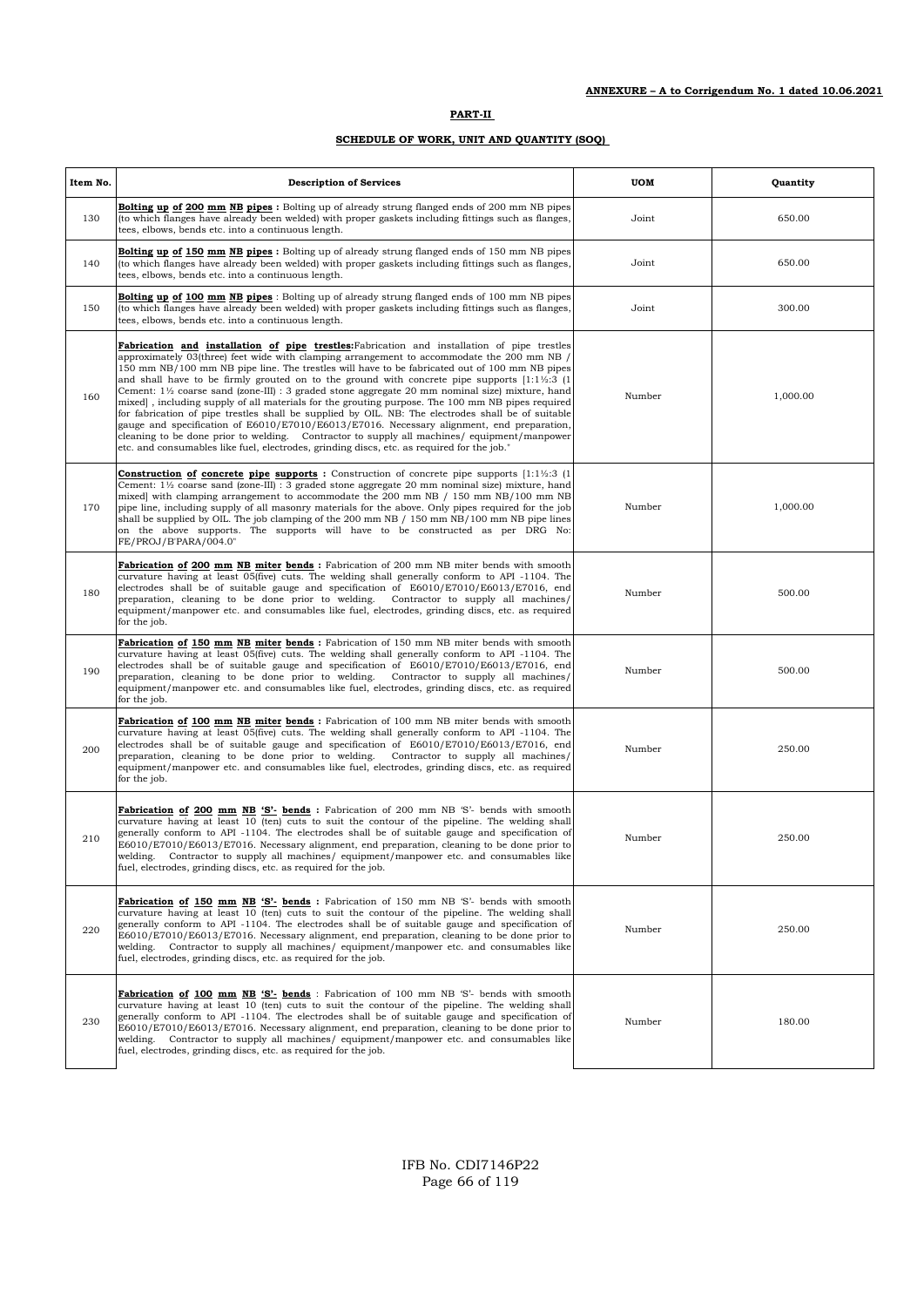| Item No. | <b>Description of Services</b>                                                                                                                                                                                                                                                                                                                                                                                                                                                                                                                                                                                                                                                                                                                                                                                                                                                           | <b>UOM</b>  | Quantity |
|----------|------------------------------------------------------------------------------------------------------------------------------------------------------------------------------------------------------------------------------------------------------------------------------------------------------------------------------------------------------------------------------------------------------------------------------------------------------------------------------------------------------------------------------------------------------------------------------------------------------------------------------------------------------------------------------------------------------------------------------------------------------------------------------------------------------------------------------------------------------------------------------------------|-------------|----------|
| 240      | <b>Excavation of open trench</b> : Excavation of approx. 1.0 M deep open trench having approx. 0.7 M<br>at the top and 0.5 M at the bottom or as advised by OIL's Representative. The bottom and sides of<br>the trench should be smoothly finished to accommodate the welded pipeline (s) without any stress<br>or strain.                                                                                                                                                                                                                                                                                                                                                                                                                                                                                                                                                              | Cubic Meter | 1,500.00 |
| 250      | <b>Crossing of graveled/asphalted roads:</b> Crossing of roads by open trenching through a casing<br>pipe. The job involves cutting across graveled/asphalted road to a depth of 1.6m and road crossing<br>to be done by laying the pipeline through a casing pipe in the trench so dug. The casing pipe will<br>be supplied by OIL. The trench shall be back filled and rammed properly by gravel stones etc.                                                                                                                                                                                                                                                                                                                                                                                                                                                                           | Meter       | 1,000.00 |
| 260      | <b>Lowering of 200 MM NB pipes:</b> Lowering of 200 MM NB pipe line to the bottom of previously<br>prepared trench without causing damage to the pipe. The bottom and sides of the trench should be<br>smoothly finished to accommodate the welded pipeline (s) without any stress or strain. The trench<br>shall be inspected by company's representative before lowering the pipe. The contractor must<br>arrange water pump to drain out water from the trench before lowering the pipe. After lowering the<br>pipe the trench shall be backfilled with previously dug out earth including ramming without<br>watering.                                                                                                                                                                                                                                                               | Meter       | 900.00   |
| 270      | <b>Lowering of 150 MM NB pipes:</b> Lowering of 150 MM NB pipe line to the bottom of previously<br>prepared trench without causing damage to the pipe. The bottom and sides of the trench should be<br>smoothly finished to accommodate the welded pipeline (s) without any stress or strain. The trench<br>shall be inspected by company's representative before lowering the pipe. The contractor must<br>arrange water pump to drain out water from the trench before lowering the pipe. After lowering the<br>pipe the trench shall be backfilled with previously dug out earth including ramming without<br>watering.                                                                                                                                                                                                                                                               | Meter       | 900.00   |
| 280      | <b>Lowering of 100 MM NB pipes:</b> Lowering of 100 MM NB pipe line to the bottom of previously<br>prepared trench without causing damage to the pipe. The bottom and sides of the trench should be<br>smoothly finished to accommodate the welded pipeline (s) without any stress or strain. The trench<br>shall be inspected by company's representative before lowering the pipe. The contractor must<br>arrange water pump to drain out water from the trench before lowering the pipe. After lowering the<br>pipe the trench shall be backfilled with previously dug out earth including ramming without<br>watering.                                                                                                                                                                                                                                                               | Meter       | 600.00   |
| 290      | Taking out of 250 mm NB Tee-points: Taking out of 250 mm NB Tee-points from 250 mm NB<br>pipes including fabrication / welding of saddles, stiffener, guide bars etc.                                                                                                                                                                                                                                                                                                                                                                                                                                                                                                                                                                                                                                                                                                                    | Number      | 20.00    |
| 300      | Taking out of 200 mm NB Tee-points: Taking out of 200 mm NB Tee-points from 250 mm NB/<br>200 mm NB pipes including fabrication / welding of saddles, stiffener, guide bars etc.                                                                                                                                                                                                                                                                                                                                                                                                                                                                                                                                                                                                                                                                                                         | Number      | 80.00    |
| 310      | Taking out of 150 mm NB Tee-points : Taking out of 150 mm NB Tee-points from 250 mm NB/<br>200 mm NB/ 150 mm NB pipes including fabrication / welding of saddles, stiffener, guide bars etc.                                                                                                                                                                                                                                                                                                                                                                                                                                                                                                                                                                                                                                                                                             | Number      | 180.00   |
| 320      | <b>Taking out of 100 mm NB Tee-points</b> : Taking out of 100 mm NB Tee-points from 250 mm NB/<br>200 mm NB/ 150 mm NB/ 100 mm NB pipes including fabrication / welding of saddles, stiffener,<br>guide bars etc.                                                                                                                                                                                                                                                                                                                                                                                                                                                                                                                                                                                                                                                                        | Number      | 350.00   |
| 330      | Installation of 300 mm NB flanged end valves/ NRVs/Strainers : Installation of 300 mm NB<br>flanged end valves/ NRVs/Strainers including transportation of the same from OIL's yard /<br>Godown to the work site without causing any damage to the item (s). The job includes welding of<br>two nos. of companion flanges by proper alignment avoiding any stress either on the valve or on<br>the line and final bolting up of the valves in proper way with the companion flanges with proper<br>gasket. The welding shall generally conform to API -1104. The electrodes shall be of suitable gauge<br>and specification of E6010/E7010/E6013/E7016. Necessary alignment, end preparation, cleaning<br>to be done prior to welding. Contractor to supply all machines/equipment/manpower etc. and<br>consumables like fuel, electrodes, grinding discs, etc. as required for the job. | Number      | 10.00    |
| 340      | Installation of 250 mm NB flanged end valves/ NRVs/Strainers : Installation of 250 mm NB<br>flanged end valves/ NRVs/Strainers including transportation of the same from OIL's yard /<br>Godown to the work site without causing any damage to the item (s). The job includes welding of<br>two nos. of companion flanges by proper alignment avoiding any stress either on the valve or on<br>the line and final bolting up of the valves in proper way with the companion flanges with proper<br>gasket. The welding shall generally conform to API -1104. The electrodes shall be of suitable gauge<br>and specification of E6010/E7010/E6013/E7016. Necessary alignment, end preparation, cleaning<br>to be done prior to welding. Contractor to supply all machines/equipment/manpower etc. and<br>consumables like fuel, electrodes, grinding discs, etc. as required for the job. | Number      | 10.00    |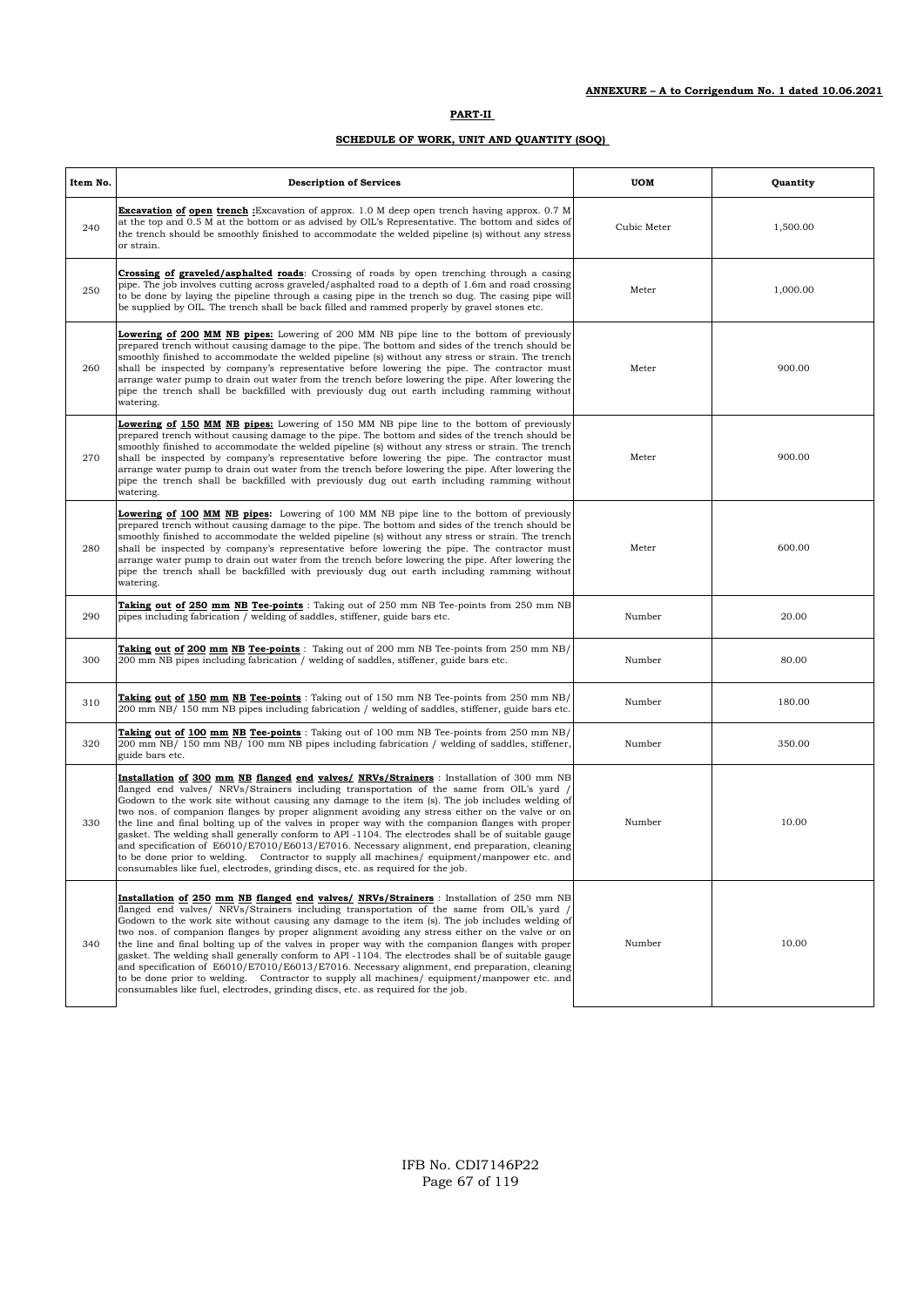# **SCHEDULE OF WORK, UNIT AND QUANTITY (SOQ)**

| Item No. | <b>Description of Services</b>                                                                                                                                                                                                                                                                                                                                                                                                                                                                                                                                                                                                                                                                                                                                                                                                                                                                                                                                                                                                                                                                                                                                                                                                                                                                                                                                                                                                                                                                                                                                                                                                                                                                                                                                                                                                                                                                                                                                                                                                                                                                                                                                                                                                                                                                                                                              | UOM    | Quantity |
|----------|-------------------------------------------------------------------------------------------------------------------------------------------------------------------------------------------------------------------------------------------------------------------------------------------------------------------------------------------------------------------------------------------------------------------------------------------------------------------------------------------------------------------------------------------------------------------------------------------------------------------------------------------------------------------------------------------------------------------------------------------------------------------------------------------------------------------------------------------------------------------------------------------------------------------------------------------------------------------------------------------------------------------------------------------------------------------------------------------------------------------------------------------------------------------------------------------------------------------------------------------------------------------------------------------------------------------------------------------------------------------------------------------------------------------------------------------------------------------------------------------------------------------------------------------------------------------------------------------------------------------------------------------------------------------------------------------------------------------------------------------------------------------------------------------------------------------------------------------------------------------------------------------------------------------------------------------------------------------------------------------------------------------------------------------------------------------------------------------------------------------------------------------------------------------------------------------------------------------------------------------------------------------------------------------------------------------------------------------------------------|--------|----------|
| 350      | Installation of 200 mm NB flanged end valves/ NRVs/Strainers : Installation of 200 mm NB<br>flanged end valves/ NRVs/Strainers including transportation of the same from OIL's yard /<br>Godown to the work site without causing any damage to the item (s). The job includes welding of<br>two nos. of companion flanges by proper alignment avoiding any stress either on the valve or on<br>the line and final bolting up of the valves in proper way with the companion flanges with proper<br>gasket. The welding shall generally conform to API -1104. The electrodes shall be of suitable gauge<br>and specification of E6010/E7010/E6013/E7016. Necessary alignment, end preparation, cleaning<br>to be done prior to welding. Contractor to supply all machines/ equipment/manpower etc. and<br>consumables like fuel, electrodes, grinding discs, etc. as required for the job.                                                                                                                                                                                                                                                                                                                                                                                                                                                                                                                                                                                                                                                                                                                                                                                                                                                                                                                                                                                                                                                                                                                                                                                                                                                                                                                                                                                                                                                                   | Number | 90.00    |
| 360      | Installation of 150 mm NB flanged end valves/ NRVs/Strainers : Installation of 150 mm NB<br>flanged end valves/ NRVs/Strainers including transportation of the same from OIL's yard /<br>Godown to the work site without causing any damage to the item (s). The job includes welding of<br>two nos. of companion flanges by proper alignment avoiding any stress either on the valve or on<br>the line and final bolting up of the valves in proper way with the companion flanges with proper<br>gasket. The welding shall generally conform to API -1104. The electrodes shall be of suitable gauge<br>and specification of E6010/E7010/E6013/E7016. Necessary alignment, end preparation, cleaning<br>to be done prior to welding. Contractor to supply all machines/ equipment/manpower etc. and<br>consumables like fuel, electrodes, grinding discs, etc. as required for the job.                                                                                                                                                                                                                                                                                                                                                                                                                                                                                                                                                                                                                                                                                                                                                                                                                                                                                                                                                                                                                                                                                                                                                                                                                                                                                                                                                                                                                                                                   | Number | 90.00    |
| 370      | Installation of 100 mm NB flanged end valves/ NRVs/Strainers : Installation of 100 mm NB<br>flanged end valves/ NRVs/Strainers including transportation of the same from OIL's yard /<br>Godown to the work site without causing any damage to the item (s). The job includes welding of<br>two nos. of companion flanges by proper alignment avoiding any stress either on the valve or on<br>the line and final bolting up of the valves in proper way with the companion flanges with proper<br>gasket. The welding shall generally conform to API -1104. The electrodes shall be of suitable gauge<br>and specification of E6010/E7010/E6013/E7016. Necessary alignment, end preparation, cleaning<br>to be done prior to welding. Contractor to supply all machines/equipment/manpower etc. and<br>consumables like fuel, electrodes, grinding discs, etc. as required for the job.                                                                                                                                                                                                                                                                                                                                                                                                                                                                                                                                                                                                                                                                                                                                                                                                                                                                                                                                                                                                                                                                                                                                                                                                                                                                                                                                                                                                                                                                    | Number | 400.00   |
| 380      | Installation of monitors: Installation of monitors on 200 mm/150 mm/100 mm NB pipes<br>including transportation of the same from OIL's yard / Godown / OIL's Fire Service station to the<br>work site without causing any damage to the item (s). The job involves taking out of 100 mm NB<br>point from 200 mm/150 mm/100 NB main fire water line and then installation of a 100 mm valve<br>and the Monitor assembly as advised by OIL's representative. Necessary alignment, end<br>preparation, cleaning to be done prior to welding.<br>Contractor to supply all machines/<br>equipment/manpower etc. and consumables like fuel, electrodes, grinding discs, etc. as required<br>for the job.                                                                                                                                                                                                                                                                                                                                                                                                                                                                                                                                                                                                                                                                                                                                                                                                                                                                                                                                                                                                                                                                                                                                                                                                                                                                                                                                                                                                                                                                                                                                                                                                                                                          | Number | 180.00   |
| 390      | <b>Installation of TPC/ Hydrant Points</b> : Installation of TPC/ Hydrant Points on 200 mm/150 mm/<br>100 mm NB pipe including transportation of the same from OIL's yard / Godown / OIL's Fire<br>Service station to the work site without causing any damage to the item (s). The job involves taking<br>out of 100 mm NB point from 200 mm/150 mm/100 NB main fire water line and then installation<br>of a 100 mm valve and the Monitor assembly as advised by OIL's representative. Necessary<br>alignment, end preparation, cleaning to be done prior to welding.<br>Contractor to supply all<br>machines/equipment/manpower etc. and consumables like fuel, electrodes, grinding discs, etc. as<br>required for the job.                                                                                                                                                                                                                                                                                                                                                                                                                                                                                                                                                                                                                                                                                                                                                                                                                                                                                                                                                                                                                                                                                                                                                                                                                                                                                                                                                                                                                                                                                                                                                                                                                             | Number | 100.00   |
| 400      | Replacement of Drenching water spray rings of 10668 MM dia crude oil storage tanks:<br>The job involves:<br>I.<br>Erection of a scaffolding around the crude oil tank, suitable for dismantling of the<br>damaged Drenching water spray rings. All materials required for erection of the scaffolding<br>including all tools and tackles and manpower to be supplied by the contractor.<br>Π.<br>Dismantling of damaged Drenching water spray rings.<br>Ш.<br>Fabrication of 12294 mm dia. drenching water spray rings from 50 mm (2") NB dia.<br>pipes, which is to be perforated and fitted with $\frac{1}{4}$ "NB couplings (if required) at equal spaces as<br>shown in the attached DRG No: FE/PROJ/B'PARA/003.0. The 12294 mm dia rings will have to be<br>fabricated in 10 (ten) equal parts complete with 50 mm $(2n)$ NB mating flanges for bolting up the<br>parts as one complete ring. 50 mm (2") NB pipes, fitting and all related materials required for the<br>job shall be supplied by OIL. Contractor to supply all machines/equipment/manpower etc. and<br>consumables like fuel, electrodes, grinding discs, etc. as required for the job.<br>Installation / Placement of the drenching water spray ring fabricated vide item no<br>IV.<br>40. III. above; to the water spray ring supports on the shell of the tank and to make one complete<br>ring by bolting up with suitable gaskets etc.<br>V.<br>Hooking up of the newly installed drenching water spray ring(s) to he existing 100<br>mm NB drenching water riser lines.<br>Hydraulic testing of the newly installed drenching water spray ring(s) at a minimum<br>VI.<br>pressure of 10.5 kg/sq. cm of pressure. The contractor shall engage sufficient number of<br>competent personnel over the entire ring to keep total vigilance during the test. In case of failure,<br>the contractor shall locate it and report it to the OIL's representative at site. Any failure so detected<br>will have to be rectified by the contractor and the whole ring will have to be retested hydraulically.<br>OIL shall provide necessary infrastructure for the hydraulic testing.<br>VII.<br>Dismantling of the scaffolding erected vide item no: 40.I above after successful<br>completion of the job and transportation of all the scaffolding material from site by the contractor. | Job    | 90.00    |

IFB No. CDI7146P22 Page 68 of 119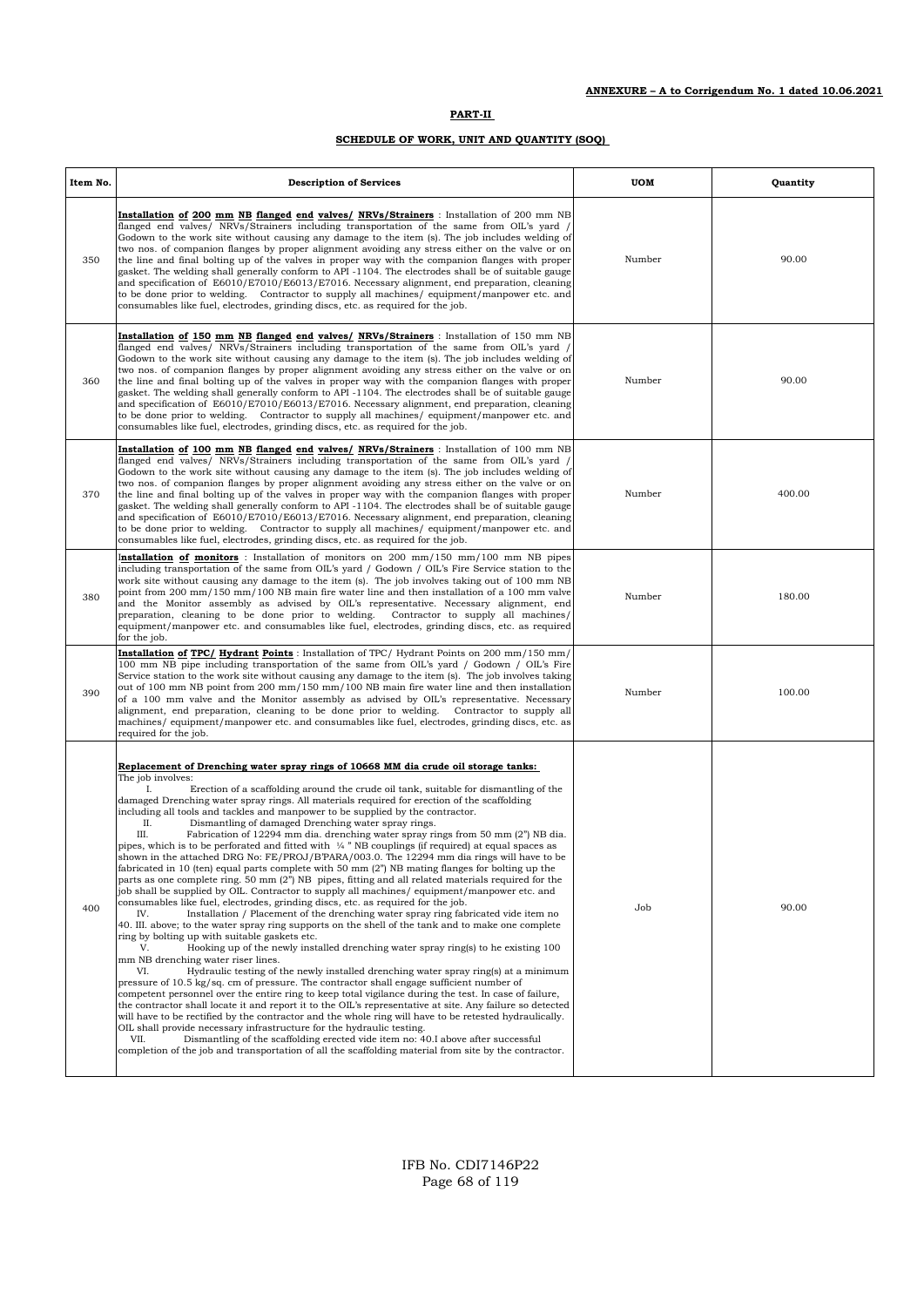| Item No. | <b>Description of Services</b>                                                                                                                                                                                                                                                                                                                                                                                                                                                                                                                                                                                                                                                                                                                                                                                                                                                                                                                                                                                                                                                                                                                                                                                                                                                                                                                                                                                                                                                                                                                                                                                                                                                                                                                                                                                                                                                                                                                                                                                                                                                                                                                                                                                                                                                                                                                         | <b>UOM</b> | Quantity |
|----------|--------------------------------------------------------------------------------------------------------------------------------------------------------------------------------------------------------------------------------------------------------------------------------------------------------------------------------------------------------------------------------------------------------------------------------------------------------------------------------------------------------------------------------------------------------------------------------------------------------------------------------------------------------------------------------------------------------------------------------------------------------------------------------------------------------------------------------------------------------------------------------------------------------------------------------------------------------------------------------------------------------------------------------------------------------------------------------------------------------------------------------------------------------------------------------------------------------------------------------------------------------------------------------------------------------------------------------------------------------------------------------------------------------------------------------------------------------------------------------------------------------------------------------------------------------------------------------------------------------------------------------------------------------------------------------------------------------------------------------------------------------------------------------------------------------------------------------------------------------------------------------------------------------------------------------------------------------------------------------------------------------------------------------------------------------------------------------------------------------------------------------------------------------------------------------------------------------------------------------------------------------------------------------------------------------------------------------------------------------|------------|----------|
| 410      | Replacement of Drenching water spray rings of 6550 MM dia crude oil storage tanks:<br>The job involves:<br>L<br>Erection of a scaffolding around the crude oil tank, suitable for dismantling of the<br>damaged Drenching water spray rings. All materials required for erection of the scaffolding<br>including all tools and tackles and manpower to be supplied by the contractor.<br>Dismantling of damaged Drenching water spray rings.<br>П.<br>III.<br>Fabrication of 8176 mm dia. drenching water spray rings from 50 mm (2") NB dia.<br>pipes, which is to be perforated and fitted with $\frac{1}{4}$ "NB couplings (if required) at equal spaces as<br>shown in the attached DRG No: FE/PROJ/B'PARA/003.0. The 8176 mm dia rings will have to be<br>fabricated in 08 (eight) equal parts complete with 50 mm (2") NB mating flanges for bolting up the<br>parts as one complete ring. 50 mm (2") NB pipes, fitting and all related materials required for the<br>job shall be supplied by OIL. Contractor to supply all machines/equipment/manpower etc. and<br>consumables like fuel, electrodes, grinding discs, etc. as required for the job.<br>Installation / Placement of the drenching water spray ring fabricated vide item no<br>IV.<br>41. III. above; to the water spray ring supports on the shell of the tank and to make one complete<br>ring by bolting up with suitable gaskets etc.<br>V.<br>Hooking up of the newly installed drenching water spray ring(s) to he existing 100<br>mm NB drenching water riser lines.<br>VI.<br>Hydraulic testing of the newly installed drenching water spray ring(s) at a minimum<br>pressure of 10.5 kg/sq. cm of pressure. The contractor shall engage sufficient number of<br>competent personnel over the entire ring to keep total vigilance during the test. In case of failure,<br>the contractor shall locate it and report it to the OIL's representative at site. Any failure so<br>detected will have to rectified by the contractor and the whole ring will have to be retested<br>hydraulically. OIL shall provide necessary infrastructure for the hydraulic testing.<br>Dismantling of the scaffolding erected vide item no: 41.I above after successful<br>VII.<br>completion of the job and transportation of all the scaffolding material from site by the contractor. | Job        | 60.00    |
| 420      | Repairing/ De-clogging of Drenching water spray rings of 10668 MM dia crude oil storage<br><b>tanks:</b> The job involves:<br>Erection of a scaffolding around the crude oil tank, suitable for dismantling of the<br>I.<br>damaged Drenching water spray rings. All materials required for erection of the scaffolding<br>including all tools and tackles and manpower to be supplied by the contractor.<br>Π.<br>Dismantling of Drenching water spray rings.<br>III.<br>Dismantling of all nozzles (if available) from Drenching water spray rings.<br>IV.<br>Inside swabbing and cleaning of the Drenching water spray rings.<br>V.<br>De-clogging of all the holes and nozzles (if available) of the Drenching water spray<br>rings.<br>VI.<br>Replacement of damages nozzles. (if required)<br>VII.<br>Fabrication of part of Drenching water spray ring from 50 mm (2") NB dia. pipes,<br>which is to be perforated and fitted with $\frac{1}{4}$ " NB couplings (if required) and replacement of the<br>same as advised by OIL's representative.<br>VIII.<br>Reassembling of all nozzles (if available) to Drenching water spray rings.<br>IX.<br>Installation / Placement of the drenching water spray ring dismantled vide item no<br>42. II. above; to the water spray ring supports on the shell of the tank and to make one complete<br>ring by bolting up with suitable gaskets etc.<br>X.<br>Hooking up of the newly installed drenching water spray ring(s) to he existing 100<br>mm NB drenching water riser lines.<br>XI.<br>Hydraulic testing of the newly installed drenching water spray ring(s) at a minimum<br>pressure of 10.5 kg/sq. cm of pressure. The contractor shall engage sufficient number of<br>competent personnel over the entire ring to keep total vigilance during the test. In case of failure,<br>the contractor shall locate it and report it to the OIL's representative at site. Any failure so detected<br>will have to rectified by the contractor and the whole ring will have to be retested hydraulically. OIL<br>shall provide necessary infrastructure for the hydraulic testing.<br>XII.<br>Dismantling of the scaffolding erected vide item no: 42.I above after successful<br>completion of the job and transportation of all the scaffolding material from site by the contractor.               | Job        | 90.00    |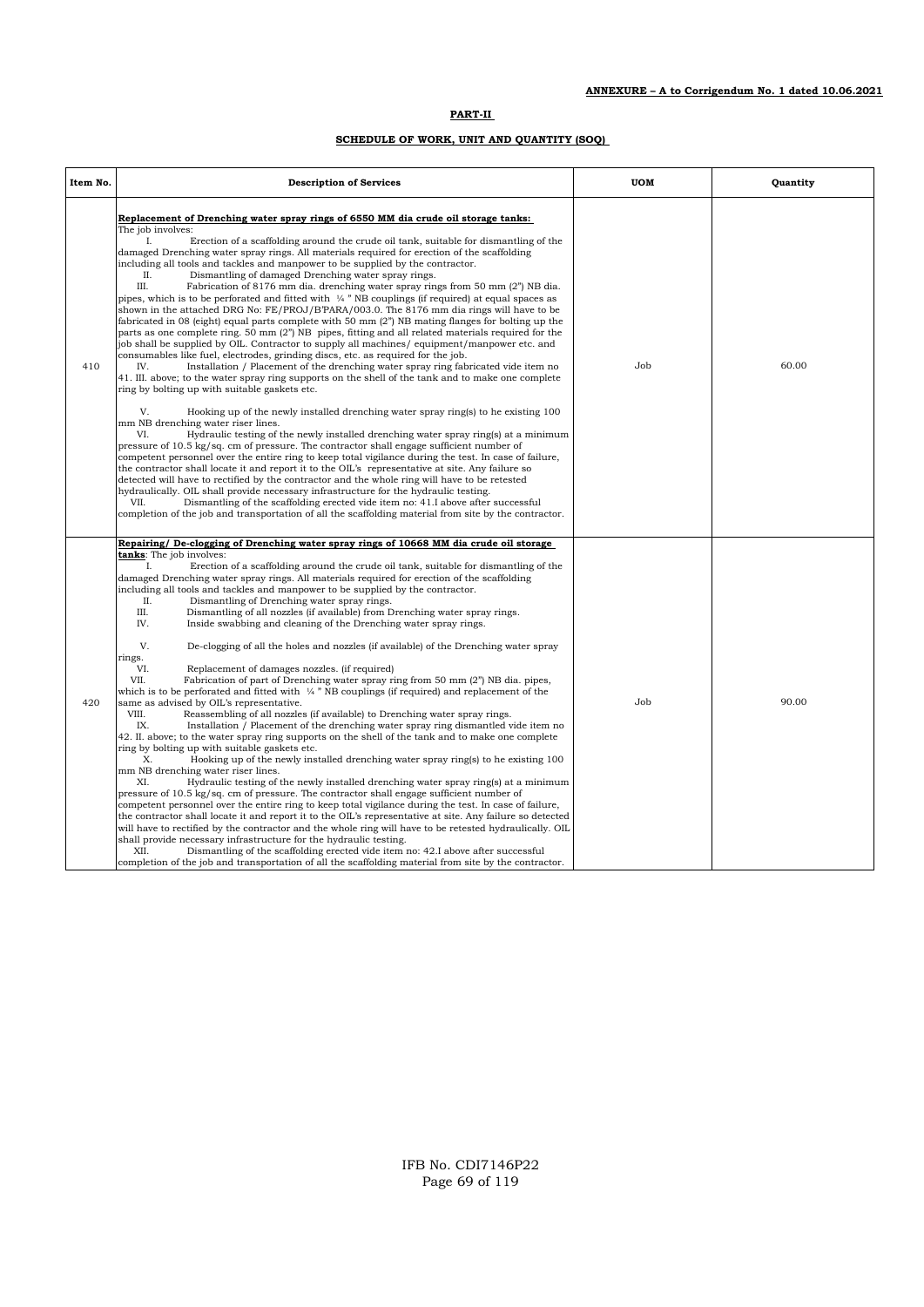| Item No. | <b>Description of Services</b>                                                                                                                                                                                                                                                                                                                                                                                                                                                                                                                                                                                                                                                                                                                                                                                                                                                                                                                                                                                                                                                  | UOM                          | <b>Quantity</b> |
|----------|---------------------------------------------------------------------------------------------------------------------------------------------------------------------------------------------------------------------------------------------------------------------------------------------------------------------------------------------------------------------------------------------------------------------------------------------------------------------------------------------------------------------------------------------------------------------------------------------------------------------------------------------------------------------------------------------------------------------------------------------------------------------------------------------------------------------------------------------------------------------------------------------------------------------------------------------------------------------------------------------------------------------------------------------------------------------------------|------------------------------|-----------------|
|          | Repairing/ De-clogging of Drenching water spray rings of 6550 MM dia crude oil storage<br>tanks: The job involves:<br>I.<br>Erection of a scaffolding around the crude oil tank, suitable for dismantling of the<br>damaged Drenching water spray rings. All materials required for erection of the scaffolding<br>including all tools and tackles and manpower to be supplied by the contractor.<br>П.<br>Dismantling of Drenching water spray rings.<br>III.<br>Dismantling of all nozzles (if available) from Drenching water spray rings.<br>IV.<br>Inside swabbing and cleaning of the Drenching water spray rings.                                                                                                                                                                                                                                                                                                                                                                                                                                                        |                              |                 |
| 430      | V.<br>De-clogging of all the holes and nozzles (if available) of the Drenching water spray<br>rings.<br>VI.<br>Replacement of damages nozzles. (if required)<br>Fabrication of part of Drenching water spray ring from 50 mm (2") NB dia, pipes,<br>VII.<br>which is to be perforated and fitted with $\frac{1}{4}$ " NB couplings (if required) and replacement of the<br>same as advised by OIL's representative.<br>VIII.<br>Reassembling of all nozzles (if available) to Drenching water spray rings.<br>IX.<br>Installation / Placement of the drenching water spray ring dismantled vide item no<br>43. II. above; to the water spray ring supports on the shell of the tank and to make one complete<br>ring by bolting up with suitable gaskets etc.                                                                                                                                                                                                                                                                                                                   | Job                          | 60.00           |
|          | Χ.<br>Hooking up of the newly installed drenching water spray ring(s) to he existing 100<br>mm NB drenching water riser lines.<br>XI.<br>Hydraulic testing of the newly installed drenching water spray ring(s) at a minimum<br>pressure of 10.5 kg/sq. cm of pressure. The contractor shall engage sufficient number of<br>competent personnel over the entire ring to keep total vigilance during the test. In case of failure,<br>the contractor shall locate it and report it to the OIL's representative at site. Any failure so detected<br>will have to rectified by the contractor and the whole ring will have to be retested hydraulically. OIL<br>shall provide necessary infrastructure for the hydraulic testing.<br>XII.<br>Dismantling of the scaffolding erected vide item no: 43.I above after successful<br>completion of the job and transportation of all the scaffolding material from site by the contractor.                                                                                                                                             |                              |                 |
| 440      | Hooking up of the newly laid 200 mm NB line : Hooking up of the newly laid 200 mm NB line<br>with the manifolds. The electrodes shall be of suitable gauge and specification of<br>E6010/E7010/E6013/E7016. Necessary alignment, end preparation, cleaning to be done prior to<br>welding. Contractor to supply all machines/ equipment/manpower etc. and consumables like<br>fuel, electrodes, grinding discs, etc. as required for the job.                                                                                                                                                                                                                                                                                                                                                                                                                                                                                                                                                                                                                                   | Job                          | 20.00           |
| 450      | Hooking up of the newly laid 150 mm NB line : Hooking up of the newly laid 150 mm NB line<br>with the manifolds. The electrodes shall be of suitable gauge and specification of E6010/E7010<br>and should not be manufactured earlier than six months from the execution of the job and<br>have to be approved by company Engineer. Necessary alignment, end preparation, cleaning to be<br>done prior to welding. Contractor to supply all machines/ equipment/manpower etc. and<br>consumables like fuel, electrodes, grinding discs, etc. as required for the job.                                                                                                                                                                                                                                                                                                                                                                                                                                                                                                           | Job                          | 20.00           |
| 460      | Hooking up of the newly laid 100 mm NB line : Hooking up of the newly laid 100 mm NB line<br>with the manifolds. The welding shall generally conform to API -1104. The electrodes shall be of<br>suitable gauge and specification of E6010/E7010 and should not be manufactured earlier than<br>six months from the execution of the job and have to be approved by company Engineer.<br>Necessary alignment, end preparation, cleaning to be done prior to welding. Contractor to supply<br>all machines/equipment/manpower etc. and consumables like fuel, electrodes, grinding discs, etc.<br>as required for the job.                                                                                                                                                                                                                                                                                                                                                                                                                                                       | Job                          | 20.00           |
| 470      | <b>Hydraulic testing:</b> Hydraulic testing of the entire newly laid pipe line at 15.0 kg/sq. cm. of<br>pressure for a period of 72 hours (continuous). The testing of the pipe line will have to be done<br>after complete completion of laying of the pipe line in all aspects. Necessary materials like pressure<br>gauge, pump, recorder and recorder charts etc. will have to be arranged by the contractor. The<br>contractor shall lay the filling lines (100 mm NB). The contractor shall engage sufficient number of<br>competent personnel over the entire pipeline to keep total vigilance during the test. In case of<br>failure, the contractor shall locate it and report it to the OIL's representative at site. Any failure so<br>detected will have to rectified by the contractor and the whole pipe line will have to be retested<br>hydraulically. Only source water and the pipes required for laying the filling lines will be supplied<br>by OIL. The contractor will have to return the pipes after the completion of the testing in good<br>condition. | Job                          | 10.00           |
| 480      | <b>Painting:</b> Applying of one coat of anti-rust primer and two coats of enamel paint to pipe lines and<br>associated pipe fittings to the satisfaction of OIL's representative. The shades of paints to be<br>applied on pipe lines and associated pipe fittings shall be specified by HEAD – FE or his<br>representative and will have to be supplied by the contractor along with the necessary tools and<br>tackles. Prior to the application of paints the same will have to be approved by $HEAD - FE$ or his<br>representative. Nominal Dimensions of Pipes and Pipe fittings: 100 MM NB to 300 MM NB.                                                                                                                                                                                                                                                                                                                                                                                                                                                                 | Sq. Metre of Exposed Surface | 13,429.11       |
| 490      | Primer Application Prior to Application Wrapping and Coating: Welded pipe line and its fittings<br>to be laid under-ground shall receive the following anti-corrosive treatment- (a) Manual cleaning<br>and (b) application of two (2) coats of primer. Primer required for the job shall be supplied by OIL.<br>Contractor to supply all requisite tools for the job.                                                                                                                                                                                                                                                                                                                                                                                                                                                                                                                                                                                                                                                                                                          | Sq. Metre of Exposed Surface | 1,050.00        |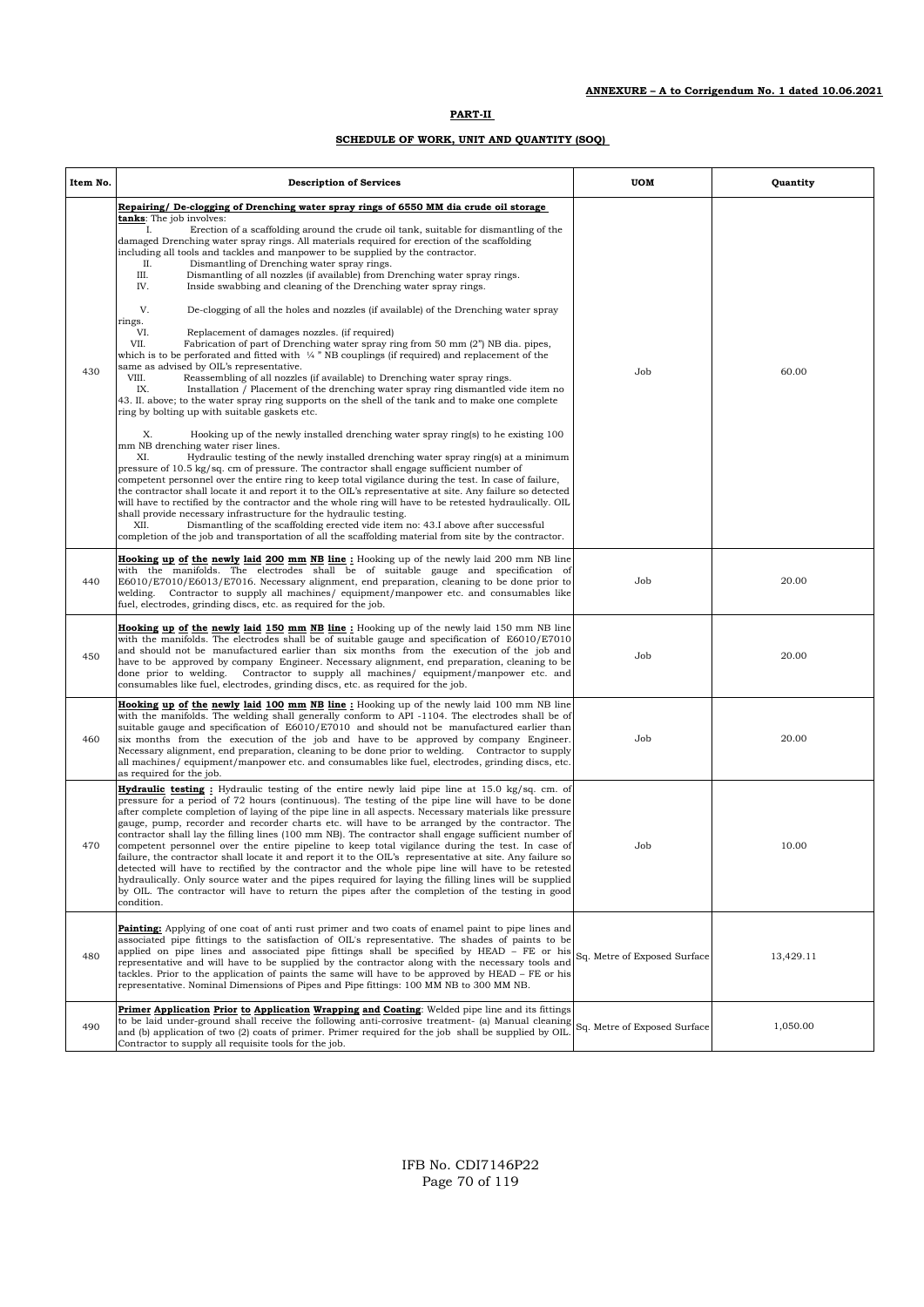| Item No. | <b>Description of Services</b>                                                                                                                                                                                                                                                                                                                                                                                                                                                                                                                                                                                                                                                                        | UOM                          | Quantity |
|----------|-------------------------------------------------------------------------------------------------------------------------------------------------------------------------------------------------------------------------------------------------------------------------------------------------------------------------------------------------------------------------------------------------------------------------------------------------------------------------------------------------------------------------------------------------------------------------------------------------------------------------------------------------------------------------------------------------------|------------------------------|----------|
| 500      | Coat and Wrap applications:<br>Welded pipe line and its fittings to be laid under-ground shall receive the following anti-corrosive<br>treatment: Application of self adhesive Wrapping Coating Material on the outer surface of the pipes<br>as advised by OIL's representative. The self adhesive Wrapping Coating Material shall have to be<br>heated immediative prior to application on pipes. Immediative after heating the self adhesive<br>Wrapping Coating Material is to be warpped around the outer surface of the pipes. All self adhesive<br>Wrapping Coating Material shal be supplied by OIL. Contractor to supply all requisite tools<br>(including heating arrangement) for the job. | Sq. Metre of Exposed Surface | 1,050.00 |
|          | 1. The rates shall be quoted per unit as specified in the "PRICE BIDDING FORMAT" attached under "Notes and Attachments" tab.                                                                                                                                                                                                                                                                                                                                                                                                                                                                                                                                                                          |                              |          |
|          | 2. Tenure of Agreement: 03 (three) years and 30 (thirty) days from the date of issue of LOA.                                                                                                                                                                                                                                                                                                                                                                                                                                                                                                                                                                                                          |                              |          |
|          | <b>Note:</b> The Contract shall have a provision of extension for another <b>01 (one) year</b> at the same terms & conditions and at mutually agreed rates limited to original contract rates<br>at the discretion of OIL.                                                                                                                                                                                                                                                                                                                                                                                                                                                                            |                              |          |
|          | 3. Mobilisation Period: <b>30 (thirty) days</b> from the date of issue of Letter of Award (LOA).                                                                                                                                                                                                                                                                                                                                                                                                                                                                                                                                                                                                      |                              |          |
|          | If the Contractor fails to mobilize within the stipulated time period, then the duration of the Contract shall be reduced to the quantum of delay in Mobilization in days.                                                                                                                                                                                                                                                                                                                                                                                                                                                                                                                            |                              |          |
|          | (Refer PART-III, SCC, Clause No. 2.0, for details of activities to be performed by the Contractor during the Mobilization Period)                                                                                                                                                                                                                                                                                                                                                                                                                                                                                                                                                                     |                              |          |
|          | 4. The quantity mentioned is purely for evaluation purpose only. However, payment shall be made on actuals.                                                                                                                                                                                                                                                                                                                                                                                                                                                                                                                                                                                           |                              |          |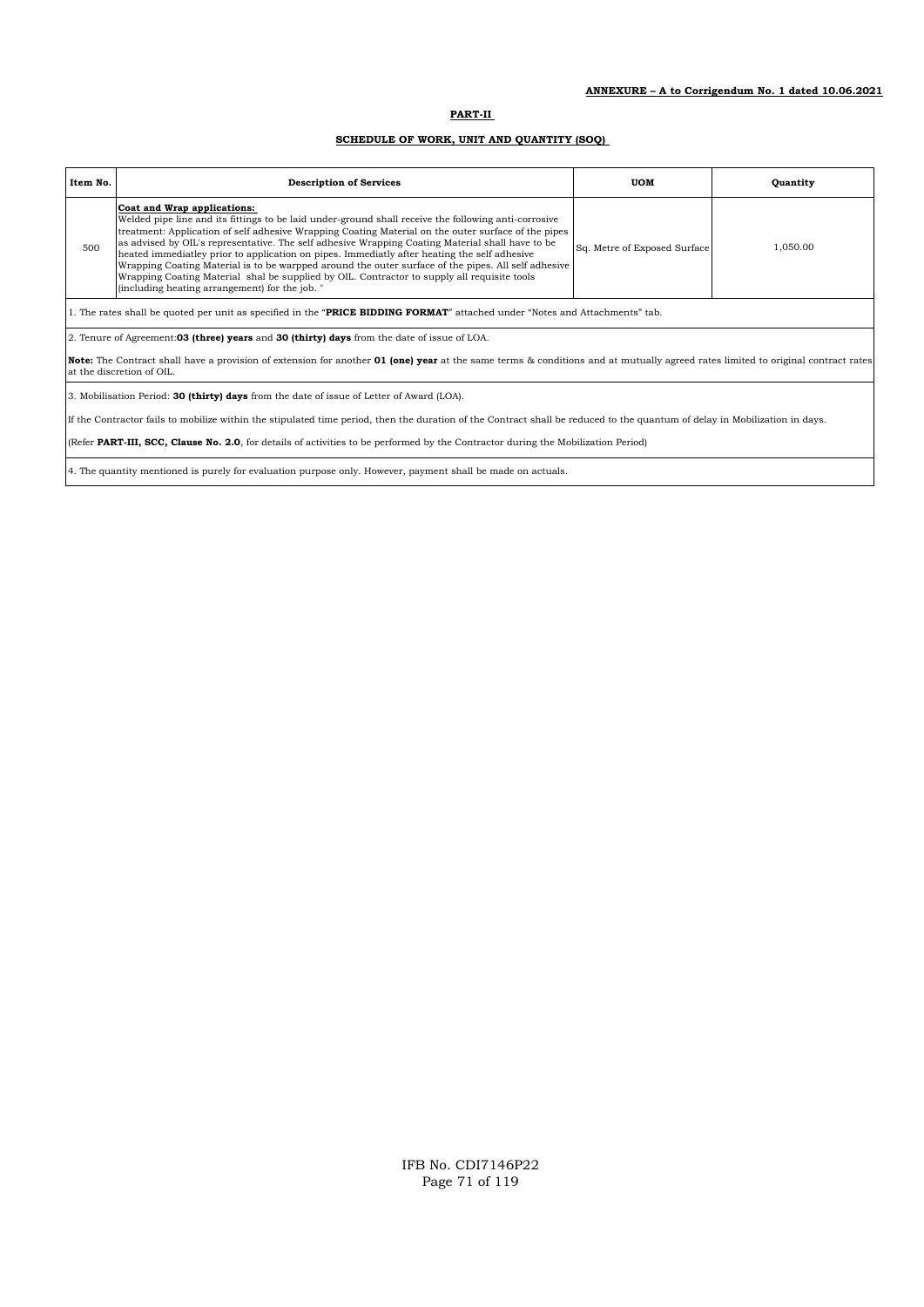## **ANNEXURE – B to Corrigendum No. 1 dated 10.06.2021**

|          |                                                                                                                                               | OIL INDIA LIMITED<br>(A Government of India Enterprise)<br>Duliajan, Assam |                              |                                                 |                                      |
|----------|-----------------------------------------------------------------------------------------------------------------------------------------------|----------------------------------------------------------------------------|------------------------------|-------------------------------------------------|--------------------------------------|
|          | <b>DESCRIPTION OF WORK/SERVICE:</b> Hiring of Services for Carrying out Miscellaneous Piping Jobs for Fire Protection Systems & New Projects. |                                                                            |                              |                                                 |                                      |
|          |                                                                                                                                               | PRICE BIDDING FORMAT                                                       |                              |                                                 |                                      |
|          | <b>NAME OF BIDDER</b>                                                                                                                         |                                                                            |                              |                                                 |                                      |
|          | <b>Bidder's GSTIN No.</b>                                                                                                                     |                                                                            |                              |                                                 |                                      |
|          | <b>SAC Code</b>                                                                                                                               |                                                                            |                              |                                                 |                                      |
| Item No. | <b>Description of Services</b>                                                                                                                | <b>UOM</b>                                                                 | <b>Estimated</b><br>Quantity | Rate (Rs.) to be quoted<br><b>Excluding GST</b> | Amount (Rs.)<br><b>Excluding GST</b> |
| 10       | Transportation of pipes of various sizes                                                                                                      | Ton-Kilometre                                                              | $\mathbf{A}$<br>50,073.74    | в                                               | $D = A * B$<br>0.00                  |
| 20       | Manual Transportation of 300 mm NB pipes                                                                                                      | Meter                                                                      | 120.00                       |                                                 | 0.00                                 |
| 30       | Manual Transportation of 250 mm NB pipes                                                                                                      | Meter                                                                      | 240.00                       |                                                 | 0.00                                 |
| 40       | Manual Transportation of 200 mm NB pipes                                                                                                      | Meter                                                                      | 9,000.00                     |                                                 | 0.00                                 |
| 50       | Manual Transportation of 150 mm NB pipes                                                                                                      | Meter                                                                      | 9,000.00                     |                                                 | 0.00                                 |
| 60       | Manual Transportation of 100 mm NB pipes                                                                                                      | Meter                                                                      | 6,000.00                     |                                                 | 0.00                                 |
| 70       | Welding of 300 mm NB pipes & Fittings                                                                                                         | Joint                                                                      | 100.00                       |                                                 | 0.00                                 |
| 80       | Welding of 250 mm NB pipes & Fittings                                                                                                         | Joint                                                                      | 200.00                       |                                                 | 0.00                                 |
| 90       | Welding of 200 mm NB pipes & Fittings                                                                                                         | Joint                                                                      | 3,000.00                     |                                                 | 0.00                                 |
| 100      | Welding of 150 mm NB pipes & Fittings.                                                                                                        | Joint                                                                      | 3,000.00                     |                                                 | 0.00                                 |
| 110      | Welding of 100 mm NB pipes & Fittings                                                                                                         | Joint                                                                      | 3,000.00                     |                                                 | 0.00                                 |
| 120      | Screwing of 100 mm NB pipes                                                                                                                   | Meter                                                                      | 2,000.00                     |                                                 | 0.00                                 |
| 130      | Bolting up of 200 mm NB pipes                                                                                                                 | Joint                                                                      | 650.00                       |                                                 | 0.00                                 |
| 140      | Bolting up of 150 mm NB pipes                                                                                                                 | Joint                                                                      | 650.00                       |                                                 | 0.00                                 |
| 150      | Bolting up of 100 mm NB pipes                                                                                                                 | Joint                                                                      | 300.00                       |                                                 | 0.00                                 |
| 160      | Fabrication and installation of pipe trestles                                                                                                 | Number                                                                     | 1,000.00                     |                                                 | 0.00                                 |
| 170      | Construction of concrete pipe supports                                                                                                        | Number                                                                     | 1,000.00                     |                                                 | 0.00                                 |
| 180      | Fabrication of 200 mm NB miter bends                                                                                                          | Number                                                                     | 500.00                       |                                                 | 0.00                                 |
| 190      | Fabrication of 150 mm NB miter bends                                                                                                          | Number                                                                     | 500.00                       |                                                 | 0.00                                 |
| 200      | Fabrication of 100 mm NB miter bends                                                                                                          | Number                                                                     | 250.00                       |                                                 | 0.00                                 |
| 210      | Fabrication of 200 mm NB 'S'- bends                                                                                                           | Number                                                                     | 250.00                       |                                                 | 0.00                                 |
| 220      | Fabrication of 150 mm NB 'S'- bends                                                                                                           | Number                                                                     | 250.00                       |                                                 | 0.00                                 |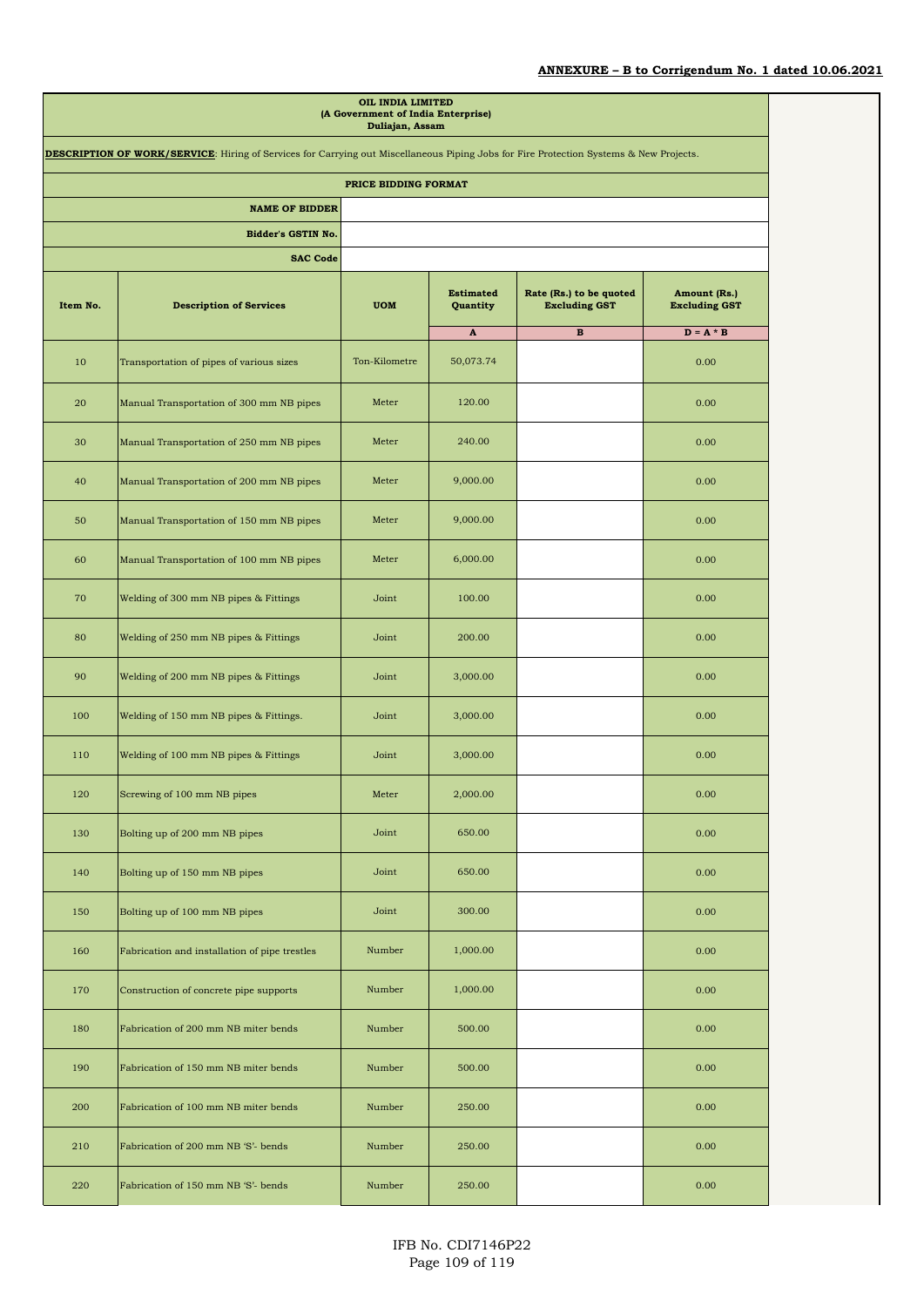|          |                                                                                                     | PRICE BIDDING FORMAT |                              |                                                 |                                      |
|----------|-----------------------------------------------------------------------------------------------------|----------------------|------------------------------|-------------------------------------------------|--------------------------------------|
|          | <b>NAME OF BIDDER</b>                                                                               |                      |                              |                                                 |                                      |
|          | <b>Bidder's GSTIN No.</b>                                                                           |                      |                              |                                                 |                                      |
|          | <b>SAC Code</b>                                                                                     |                      |                              |                                                 |                                      |
| Item No. | <b>Description of Services</b>                                                                      | <b>UOM</b>           | <b>Estimated</b><br>Quantity | Rate (Rs.) to be quoted<br><b>Excluding GST</b> | Amount (Rs.)<br><b>Excluding GST</b> |
| 230      | Fabrication of 100 mm NB 'S'- bends                                                                 | Number               | 180.00                       |                                                 | 0.00                                 |
| 240      | Excavation of open trench                                                                           | Cubic Meter          | 1,500.00                     |                                                 | 0.00                                 |
| 250      | Crossing of graveled/asphalted roads                                                                | Meter                | 1,000.00                     |                                                 | 0.00                                 |
| 260      | Lowering of 200 MM NB pipes                                                                         | Meter                | 900.00                       |                                                 | 0.00                                 |
| 270      | Lowering of 150 MM NB pipes                                                                         | Meter                | 900.00                       |                                                 | 0.00                                 |
| 280      | Lowering of 100 MM NB pipes                                                                         | Meter                | 600.00                       |                                                 | 0.00                                 |
| 290      | Taking out of 250 mm NB Tee-points                                                                  | Number               | 20.00                        |                                                 | 0.00                                 |
| 300      | Taking out of 200 mm NB Tee-points                                                                  | Number               | 80.00                        |                                                 | 0.00                                 |
| 310      | Taking out of 150 mm NB Tee-points                                                                  | Number               | 180.00                       |                                                 | 0.00                                 |
| 320      | Taking out of 100 mm NB Tee-points                                                                  | Number               | 350.00                       |                                                 | 0.00                                 |
| 330      | Installation of 300 mm NB flanged end valves/<br>NRVs/Strainers                                     | Number               | 10.00                        |                                                 | 0.00                                 |
| 340      | Installation of 250 mm NB flanged end valves/<br>NRVs/Strainers                                     | Number               | 10.00                        |                                                 | 0.00                                 |
| 350      | Installation of 200 mm NB flanged end valves/<br>NRVs/Strainers                                     | Number               | 90.00                        |                                                 | 0.00                                 |
| 360      | Installation of 150 mm NB flanged end valves/<br>NRVs/Strainers                                     | Number               | 90.00                        |                                                 | 0.00                                 |
| 370      | Installation of 100 mm NB flanged end valves/<br>NRVs/Strainers                                     | Number               | 400.00                       |                                                 | 0.00                                 |
| 380      | Installation of monitors                                                                            | Number               | 180.00                       |                                                 | 0.00                                 |
| 390      | Installation of TPC/Hydrant Points                                                                  | Number               | 100.00                       |                                                 | 0.00                                 |
| 400      | Replacement of Drenching water spray rings of<br>10668 MM dia crude oil storage tanks               | Job                  | 90.00                        |                                                 | 0.00                                 |
| 410      | Replacement of Drenching water spray rings of<br>6550 MM dia crude oil storage tanks                | Job                  | 60.00                        |                                                 | 0.00                                 |
| 420      | Repairing/ De-clogging of Drenching water<br>spray rings of 10668 MM dia crude oil storage<br>tanks | Job                  | 90.00                        |                                                 | 0.00                                 |
| 430      | Repairing/ De-clogging of Drenching water<br>spray rings of 6550 MM dia crude oil storage<br>tanks  | Job                  | 60.00                        |                                                 | 0.00                                 |
| 440      | Hooking up of the newly laid 200 mm NB line                                                         | Job                  | 20.00                        |                                                 | 0.00                                 |
| 450      | Hooking up of the newly laid 150 mm NB line                                                         | Job                  | 20.00                        |                                                 | 0.00                                 |
|          |                                                                                                     |                      |                              |                                                 |                                      |